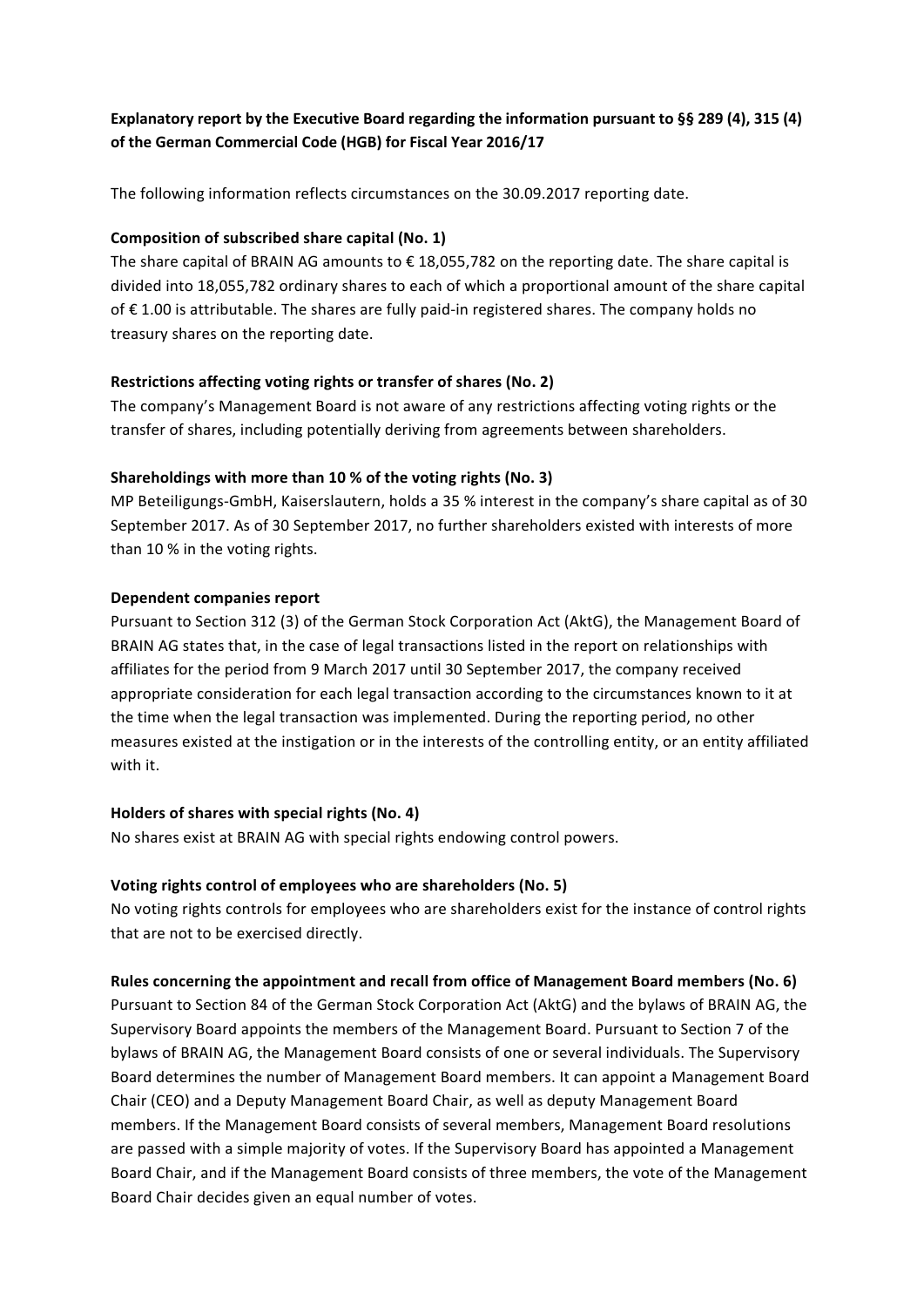### Rules concerning amendments to the bylaws (No. 6)

Bylaw amendments require an AGM resolution. AGM resolutions require a simple majority of votes, unless the law stipulates a greater majority.

### **Management Board authorisations concerning issuing and repurchasing shares (No. 7)**

BRAIN AG has the following authorised and conditional capital:

### Authorised capital

The Authorised Capital of  $€$  2,862,909 existing as of 30 September 2016 (Authorised Capital 2015/1) was cancelled by AGM resolution on 9 March 2017.

With a resolution of the AGM on 9 March 2017, authorised capital of  $\epsilon$  8,207,174 was created (Authorised Capital 2017/I). Authorised Capital 2017/I was entered in the commercial register on 20 March 2017. The Management Board is authorised, with Supervisory Board assent, to increase the company's share capital once or on several occasions until 8 March 2022, albeit by up to a maximum of nominal  $\epsilon$  8,207,174 through issuing up to 8,207, 174 new ordinary registered shares against cash and/or non-cash capital contributions, whereby shareholders' statutory subscription rights can be wholly or partially excluded. If the new shares are issued against cash capital contributions, shareholders' statutory subscription rights can be wholly or partially excluded if the new shares' issue price is not significantly less than the stock market price of the company's shares already listed on the date when the issue price is finally determined, and the total number shares issued in this manner under exclusion of subscription rights does not exceed 10 % of the share capital. Under first-time partial utilisation of Authorised Capital 2017/I, the Management Board, with Supervisory Board consent of 7 September 2017, issued new shares against cash capital contributions in an amount of  $\epsilon$  1,641,434 on 7 September 2017. Authorised capital of  $\epsilon$  6,565,740 consequently existed on the 30 September 2017 reporting date.

# Conditional capital

Pursuant to Section 5 (3) and (4) of the company's bylaws, the share capital is conditionally increased by € 5,090,328 through issuing up to 5,090,328 new ordinary registered shares (Conditional Capital 2015/I) and by a further  $\epsilon$  1,272,581 through issuing up to 1,272,581 new ordinary registered shares (Conditional Capital 2015/II).

Conditional Capital 2015/I serves exclusively to grant shares to the holders of bonds with warrants and convertible bonds that the company issues based on the authorisation of the Management Board by way of AGM resolution passed on 8 July 2015. The conditional capital increase is to be implemented through issuing up to 5,090,328 new ordinary registered shares only to the extent that the holders of convertible bonds and/or bonds with warrants utilise their conversion rights or warrant rights, or the holders of convertible bonds that are obligated to convert satisfy their obligation to convert, and to the extent that other forms of satisfaction are not deployed to service the bonds. An increase in the share capital from Conditional Capital 2015/I had not been implemented as of the 30 September 2017 reporting date.

Conditional Capital 2015/II serves exclusively to service subscription rights arising from stock options that are granted - pursuant to the AGM resolution dated 8 July 2015 as part of a stock option plan comprising up to 1,272,581 stock options that carry subscription rights to shares of BRAIN AG with a term of up to eight years – to the members of the company's Management Board, members of